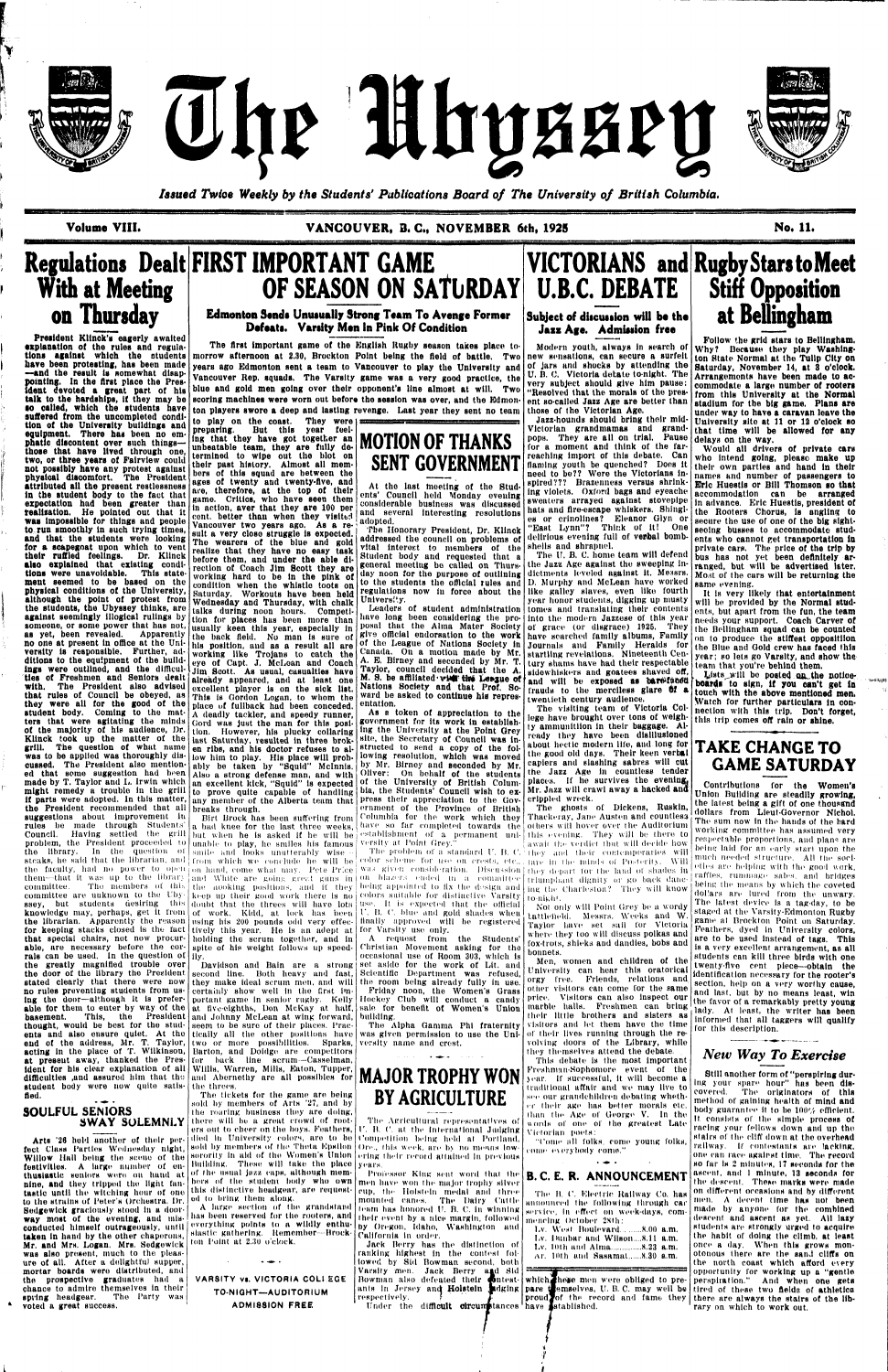**T II E UBYSSE Y NOVEMBER 6TH, 1925** 

# The Uhyssey

**(Member of Pacific Inter-Colleglate Press Association). Issued every Tuesday and Friday by the Student Publications Board of the University of British Columbia, West Point Grey. Phone: Varsity 1434** 

**Mall Subscriptions rate: \$3. per year. Advertising rates on application.** 

**Editorial Staff** 

**EDITOR-IN-CHIEF—A. Earle Birney.** 

Senior Editors---Miss Sadie Boyles and W. Murphy. **Associate Editors—Miss Wanetta Leach, D, Warden, Miss Marion Smith and Don Calvert. Feature Editor--Eric Dunn Assistant Editors—MUs Jean Tolmie, Florence Cassidy Chief Reporter—Francis Stevens. Proofs—MIBH Mary Esler, MIHH Dorothy Arkwrlght Sport Editors—Dave Taylor nnd Miss Doris McKay. Exchange Editor—John Orace Cartoonist—Oeorge Thompson.** 

#### **Literary Editor—Darcy Marsh.**

#### **Business Staff**

**Butlness Manager—Harold Q. McWlIllanis, Advertising Manager—J. Stanley Allen. Circulation Manager—Dlghy Leigh Business Assistants—Lyle Strelght and T. Barnett.** 

#### **Rtportorlal Staff**

**Feature—Ted Morrison and George Vincent.**  Senior-G. Ashworth, T. Byrne, Jean Freser and Alice Weaver. Regular--Kay Baird, Clifford Brown, Florence Cassidy, May Christison, **Doris Crompton, G. Davidson, H. Gartshore, Mary George, N. Gold, H. Grantham, Winifred Hall, Jessie Mennle, P. Murphy, F. C. Pilklngton, G. L. Phillip, K. Stewart and R. Tolmie, M. Cameron, E. H. Ewert, J. B. McLean, A. Madeley, D. Palmer, A. B. Parr and G. Stevens** 

Editors-for-the-lssue:

**Senior, W. Murphy; Associate, Marion Smith; Assistant, Florence Cassidy; Proofs, Dorothy Arkwrlght.** 

#### **EXAM. TIME LIMIT**

**With the dreaded exnras. n short five weeks away, the thoughts of tho student body turn more and more in that direction. Tho**  exam, system used in the University is a very old one, and although **many substitutes have been suggested, none have been put into actual use. It would be foolish to abolish our present system at once, and replace it with one of which students are wholly ignorant. But many improvements can be made, improvements which will make the exams, fairer to all students. At present, tho quick thinker and speedy writer has a great advantage over a slower, but just as clever a student. This fault can be remedied, in a great measure, by doing away with the time system at present in vogue in British Columbia. A student cannot possibly do justice to himself or herself when tied down to a two or three-hour period. The more unsteady are quite liable to got flustered, and not recover their poise until their time has advanced to such an extent as to make a good paper impossible. England has done away with these obnoxious time rules. We would do well to follow her example.** 

It is useless, perhaps, to criticize and to find fault, but, neverthe**less, it is always a relief. Afier that we can sit back, and wait philosophically until such time as the numerous restrictions made**  in the first zeal for reform, inspired by a fresh start, will have been **modified and shaped by practical testing out.** 

the holders of scholarships to call at the Registrar's office without delay to get their scholarship cards. The practice Indulged In hy several of the scholarship students, of being tardy with their cards causes a great deal of inconvenience to other students, and the Registrar requests that the offenders observe decent consideration In this matter,

#### **EFFICIENCY IN OUR MIDST**

**Many of the old problems we struggled with in Fairview are still with us, and have reared their heads thus early to remind us**  that the perfect state we so invariably connected with Point Grey is as far away as ever. The question of reference books, instead of **being shelved along with that of seats in the library, has taken on a different aspect.** A brand new system has been evolved (not very new either, as people who have visited certain very efficient Amer*ican universities will have discerned) by which, with good luck, a* reference book may be procured after elbowing your way to consult a card catalogue, filling in a neat little slip of paper, and waiting till the assistant has searched for the book and finally cheeked it off on the above mentioned slip which is promptly pigeon-holed. The good luck consists in discovering that the book has not pre**viously been loaned for the I wo hours prescribed.** 

**The system, although very orderly, is scarcely workable, as even the casual visitor who has it explained to him, can point out. We mny in a measure, have brought it upon ourselves by the old Fairview habit of purloining reference books for indefinite periods, and trading them among a select group.** 

Is this the Provincial jail or la It the Provincial University? Are we, registered students or registered Inmates? Are doors (not only of the library) to be used or looked at? Although It may be possible for the un reen powers that be to explain why it Is necessary to keep locked all but one of the auditorium doors until noon rules of common sense ever formulnt- <sup>od</sup> to keep locked the fire-escape doors in both the auditorium and the Science I'uilding. If we are not convicts we. and precautions for our safely ere as important at p. p meetings and. beetures as at dramatic presentations. itore an audience of outsiders. Yours for safety, ROBERT IL WRIGHT, Arts '2S. RALPH O. JAMES, Arts '28.



**We admit that this was due to the laxity of the rules, that some regulations ought to govern the loaning of reference books, but could not these be reasonable, and above all, time-saving'.' If students could themselves choose their reference books from the shelves, and have them cheeked off for a definite period of time before leaving the reference room, time would be saved, and each person would probably get what he wanted, and not what lie thought he wanted.** 

The t<mark>eams agai</mark>nst Saskatchewan consist of (Home) H. L. Brown and G. Telford, (Away) R. Palmer and H. Purdy.

At last the Men's Inter-Class Debatlug rchedule litis been announced: \rls '27: bye. Arts '211 (II) vs. Kducatlon '26, November 13th. Agriculture Discussion Club (II) vs. Arts '29, Tuesday, November IT. Arts '2s (I!) vs. Ktiglneei'ing Discussion Club, Friday, November 2'ttli.

### *Scholarship Students Will Please Notice*

The winner of the Arts '26 Ed. '26 bout will go against Arts '27, while the Aggh-Freshnian victors will be occupied with the survivors of the Soph Engineer dispute. The third round will be between the two winners left. II stands for "Home Team," and Indicates that these teams will decide Ihe subject for the dehate. The so culled "Away'' teams will choose the side.

was no attempt at such observance in dimly lighted room, that he might this University, and those who wished be only dreaming that of all the party to show their respect and reverence he was the only one left alive. But **lor the Dead were quite unable to do that Impression did not last Ions, By the stillness, the darkness, the loneliness, he felt for a moment as he stood there in the centre ot the be only dreaming that of all the party** 

### **SOCCER PLAYERS, NOTE**

A notice has been issued requesting down at the Nanaimo boat, Pier D., at A heing All first team players ;i dected to make the trip are reminded to be<br>'lown at the Nanaimo boat, Pier D., at ten o'clock Hatunliy, and In bring their old sweaters.

Art Mercer, Manager.

Tht Tuesday **Issue** of the Uby<mark>sse</mark>y for naxt week will not appear until **Wednesday,**  as Monday, the day on which the paper is usually printed, is a holiday. The Friday **Issue**  will appear as usual.



**ARMISTICE DAY TRADITION** 

**Tho Editor, The Ubyssey.** 

**Dear Sir:—** 

**I would like to suggest that this year some provision might be made for the observance of the Two Minute Silence on Armistice Day by the Student Body as a whole. Last year there was no attempt nt such observance in o, owing to the rush or changing It never did. hisses, etc. I am fully awaro that this was not the fault of the Student Ihe Institution which Is supposed to •ead nnd direct the future thought of**  this province should respect a tradi-<br>**Hon** which has been established **tion which him been established its sheer simplicity and solemn beauty Is surely without parallel In the History of the world. Might I suggest hat those who direct our ways take some action In this matter?** 

every day. It is against all laws and <sup>|</sup> away across the snow fields, seated in are entitled to consideration as hirman again. God, he couldn't stand it. It **Silence. Then the minister, who had been leading in prayer, coughed, just a trifling little cough, but oh so plain, so real, to the man "listening in" away up there alone. Somehow or other it sounded of the roominess of the great church; it brought up hefore him a vision of all the people**  congregated there together. **wore actually there, sitting next to each oilier, and at this very moment; whllo he,—ho was a thousand miles this dimly lighted room,—alone,**  listening to them. That thing on the table in front of him gave him ears to hear what he might never see was like placing a fine instrument in the newly crippled hands of a master musician. He pushed the re- • elvers front his ears and stood up. Saiely the silence was better. His lingers rested on the new vacuum tube, lightly at first, but slowly tightening—. That report must have sounded down to the very borders of civilization, he thought.

**Yours truly, GEORGE 0. VINCENT.** 

#### **MORE PROTESTS**

**Editor "The Ubyssey," Dear Sir:** 

**Regarding the new regultalon re the Varsity Grill, namely that each student shall enter at the north west doors, pass the sales counter and retire to his or her respective table.** 

**In view of the fact that no chairs have been provided elsewhere for luncheon purposes, and that an official order Is now on the notice board requesting all to eat In the grill. It Is absolutely unfair that those who provide their own lunch and desire to rest while eating must wait In line** 

**while others purchase a meal.** 

**We aro not going to enumerate the various phases of tho situation; we are ell acquainted wtth the facts, but we hereby protest the above regulation under the circumstances, and as It stands at the present time.** 

> **Sincerely, CHAS. RIVE, DOROTHY RUSSELL, FRED NEWCOMBE, MAUDE A. ALLEN.**

**.University of British Columbia, Novembor 5, 1925.**  Editor of the Ubyssey.

Dear Sir:

**oly. Surely It is only filling that ono tremendous roaring In his ears, throughout nn Empire which Is m no once, und the sound of his own voice way blatant or showy, and which for had terrified him so, that ho had It was the awful stillness that troubled him. At times It became a roaring that penotrated to his very**  brain and made him feel like scream-**Ing. But It didn't do to scream; he hud succumbed to that temptation crouched trembling In the cornor until the room grew so cold that he was forced to rouso himself and heap fresh wood on the fire,** 

# *Debating Schedule For Men Announced*

The Men's Literary Society has chosen doughty warriors to represent ihe U.I1.C. In verbal battle this year. The teams that will carry the Blue and Gold Banner against Ore<mark>gon a</mark>re made up of (Home) P. Murphy and K. Inini, (Away) W. Murphy and J. C. Hiver.

**WWWWW** 

**WWW** 

wwwwwwwww

S. Kobe, J. Craig and R. Stedman will represent the University in the nost important contest of the year. !'e Imperial Debate.

VARSITY vs. VICTORIA COLLEGE TO-NIGHT—AUDITORIUM ADMISSION FREE

#### **THREE MINUTES ON WRANGEL ISLAND**

**And now his eyes rested upon a radio outfit lying there on the table. It was a vacuum tube set, but, as he remembered only too well, one ot. the tubes had been broken Just before the last man died. And so It had been useless during the long dark months he had lived there alone. But now, see, he held It In his hand, another tube. He had thought there**  was no such thing *umongst* the stores. was sure of it, and just now he had **found It while rummaging through some old boxes. God, how he had wanted It before.** 

**He tiptoed across the room to the table. He always tiptoed when he moved nbout; somehow his nerves would never allow him to break In upon that awful stillness.** 

**His Angers, trembling a little, screwed the new tube Into Its socket and fixed the receivers over his ears. In another moment he had "tuned In" somewhere or other, he didn't know where, hut he could hear a human voice saying: "For Thine is the Kingdom, the Power and the Glory, —" and In tho background, as it were, he could hear the familiar hum of a large congregation repeating the same words In unison. A church service, he thought. It must bo Sunday; he hadn't known that It was Sunday. And then came tho words, 'Forever and ever. Amen."** 





Fred G. Cheetemon, Prop.